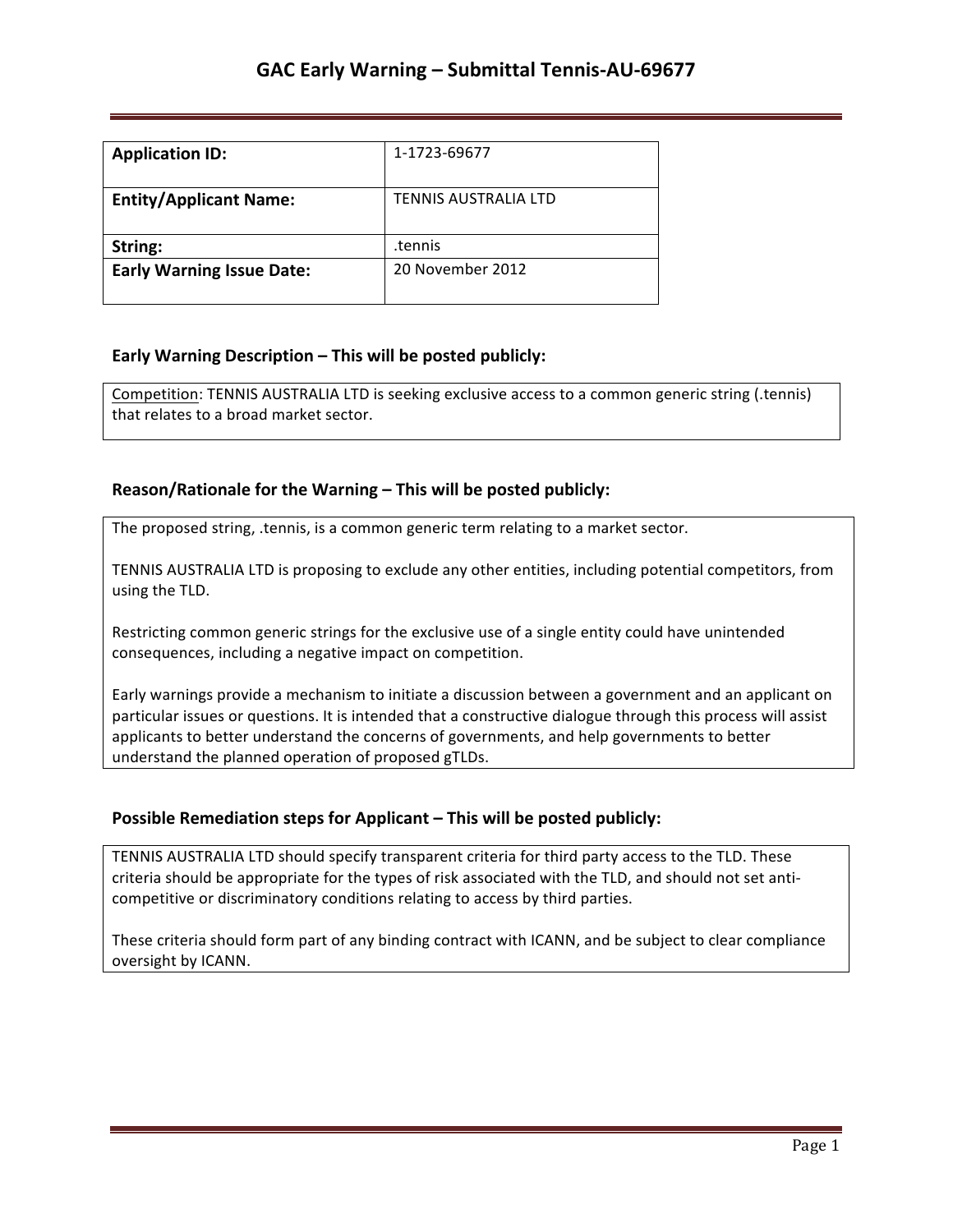## **Further Notes from GAC Member(s) (Optional) – This will be posted publicly:**

This Early Warning is from the Department of Broadband, Communications and the Digital Economy (DBCDE), on behalf of the Australian Government. In the first instance, communications and responses to this early warning should be emailed to gacearlywarning@gac.icann.org, with the text "Australian EW" and the application ID in the subject field.

# **INFORMATION FOR APPLICANTS**

# **About GAC Early Warning**

The GAC Early Warning is a notice only. It is not a formal objection, nor does it directly lead to a process that can result in rejection of the application. However, a GAC Early Warning should be taken seriously as it raises the likelihood that the application could be the subject of GAC Advice on New gTLDs or of a formal objection at a later stage in the process. Refer to section 1.1.2.4 of the Applicant Guidebook (http://newgtlds.icann.org/en/applicants/agb) for more information on GAC Early Warning.

# **Instructions if you receive the Early Warning**

**ICANN** strongly encourages you work with relevant parties as soon as possible to address the concerns voiced in the GAC Early Warning.

### **Asking questions about your GAC Early Warning**

If you have questions or need clarification about your GAC Early Warning, please contact gacearlywarning@gac.icann.org. As highlighted above, ICANN strongly encourages you to contact gacearlywarning@gac.icann.org as soon as practicable regarding the issues identified in the Early Warning. 

#### **Continuing with your application**

If you choose to continue with the application, then the "Applicant's Response" section below should be completed. In this section, you should notify the GAC of intended actions, including the expected completion date. This completed form should then be sent to gacearlywarning@gac.icann.org. If your remediation steps involve submitting requests for changes to your application, see the change request process at http://newgtlds.icann.org/en/applicants/customer-service/change-requests.

In the absence of a response, ICANN will continue to process the application as submitted.

#### **Withdrawing your application**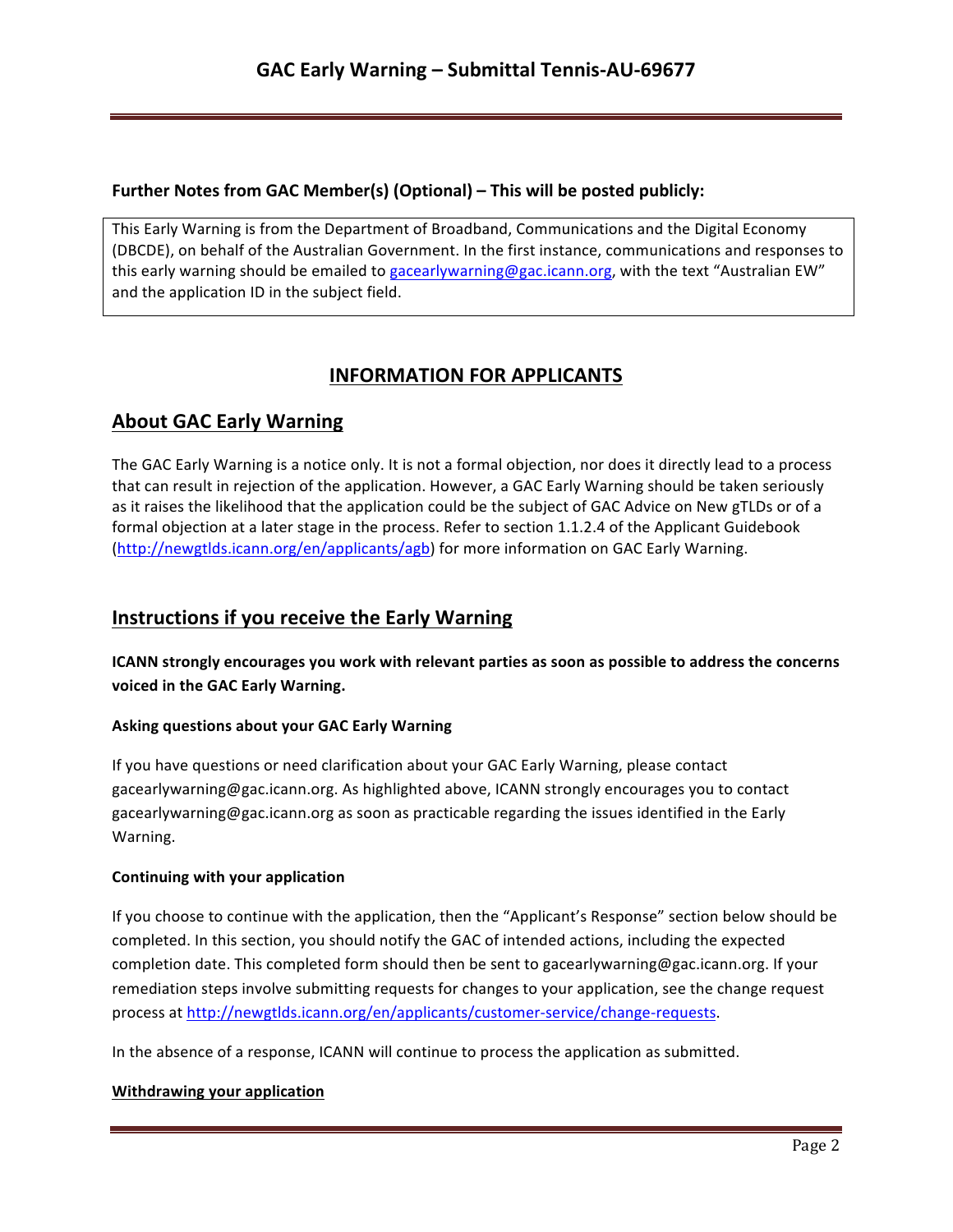# GAC Early Warning - Submittal Tennis-AU-69677

If you choose to withdraw your application within the 21-day window to be eligible for a refund of 80% of the evaluation fee (USD 148,000), please follow the withdrawal process published at http://newgtlds.icann.org/en/applicants/customer-service/withdrawal-refund. Note that an application can still be withdrawn after the 21-day time period; however, the available refund amount is reduced. See section 1.5 of the Applicant Guidebook.

For questions please contact: **gacearlywarning@gac.icann.org** 

### **Applicant Response:**